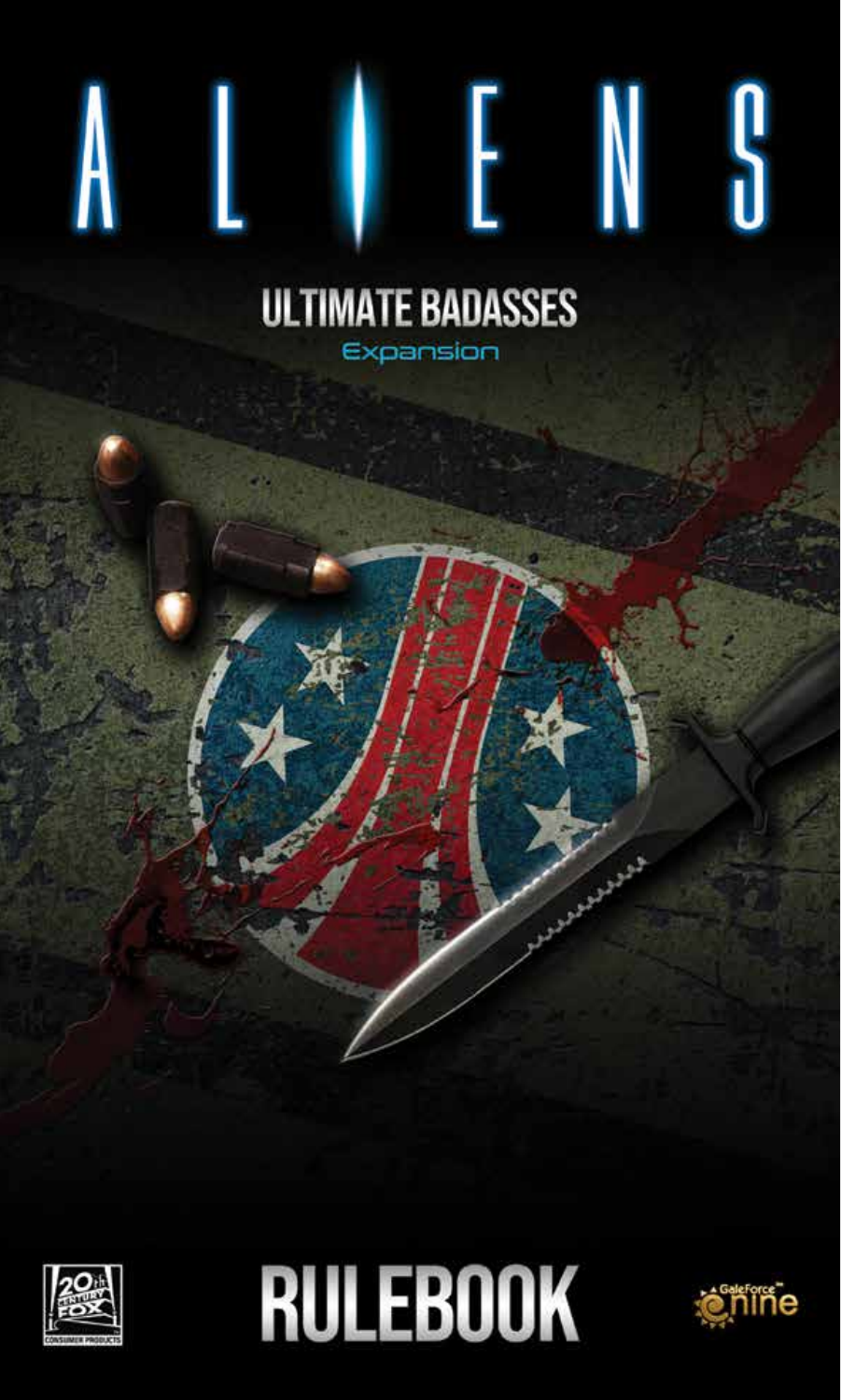# EXPANSION OVERVIEW

*Thank whatever gods you pray to! Reinforcements have arrived! This is no time to slack off, though. Even though there are more of us, there are still more of them. Our goal is to find out what happened here and get out. No lollygagging and no wandering off. Now get to your assigned patrols.* 

*Aliens: Ultimate Badasses* expansion adds more characters for you to field, as well as Experience cards that add more depth to your Characters. This expansion is not a stand alone game. You need a copy of *Aliens: Another Glorious Day In The Corps* to use this expansion.

### **COMPONENTS**

**TACTICIAN** Inspired tactics

**ACTION:** Reveal a car Draw three Endur Choose a Marine t Attack or Aim Action Shuffle a  $\bigodot$  card  $\overline{\mathfrak{c}}$ back into the Exha



**TACTICIAN**<br>USING WHAT WE GOT At the start of your Activation you may draw up to two Endurance cards. You may Exhaust cards from your hand You may extragate car bain your mand.<br>Instead of the Endurance deck to pay for Endurance card costs.

**EXPERIENCE CARDS x64**



**CHARACTER CARDS x6**



**MARINE DICE x4**

These ten sided dice (D10) are identical to those found in the Another Glorious Day In The Corps box.

These additional dice give you enough for one per player in most missions.



Sgt. Al Apone

Cpl. Cynthia Dietrich

**CHARACTER MODELS x6** Pvt. Tim Crowe

Pvt. Trevor Wierzbowski Pvt. Mark Drake

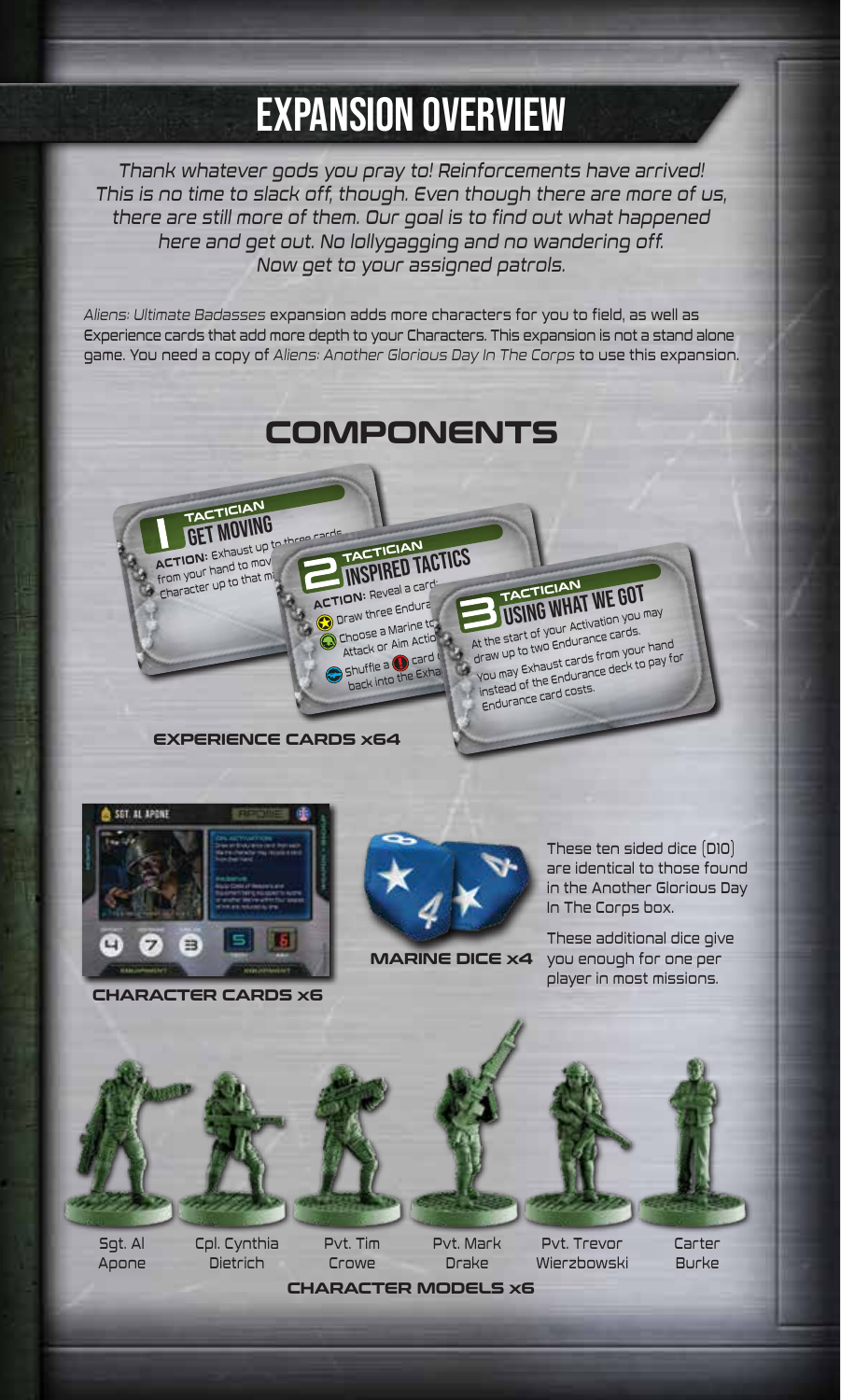## WHAT'S NEW

## **MORE CHARACTERS**

You get six more Marine characters in this expansion, giving you more ways to organize your Fireteam and plenty of replacements to keep you hunting down Aliens through a campaign.

#### **EXPERIENCE CARDS**

**& FIRETEAMS** As you play through a campaign, or survive a bug hunt, players can gain Experience cards. These give players extra abilities to use in their games.

## EXPERIENCE CARDS

Experience cards add new abilities players can use in their games. You can add Experience cards to your campaign, allowing your Characters to learn new tricks.



cards, three Level 2 cards, and two Level 3 cards.

#### **GAINING EXPERIENCE CARDS**

During a campaign each player gains one Experience card at the start of each mission. During a bug hunt each player gains one Experience card at the start of the Marine Phase on every fifth turn (i.e. turn five, ten, fifteen, etc.).

A player can choose a Level 1 card from any of the Paths. To gain a Level 2 card they must already have a Level 1 card from the same Path for each Level 2 card they want. So if a player already has a Level 2 Gunner card and wants a second Level 2 Gunner card, they must have at least two Level 1 Gunner cards. To gain a Level 3 card they must already have a Level 2 card from the same Path. You can never have two Level 3 Experience cards.

Once a card is taken, no other player may choose that card. If more than one player wants the same card, the player with the highest rank chooses who gets it.

#### **MIX AND MATCH PATHS**

When picking Experience cards you can choose cards from any Path. Picking from multiple paths will give you a well-rounded Character, while progressing down a single Path will give you a more focused Character. The choice is yours.

#### **LOSING/CHANGING CHARACTERS**

When your Character dies or you change Characters, your Experience cards transfer to your new Character. This represents your new Character stepping up to fill the vacant role.